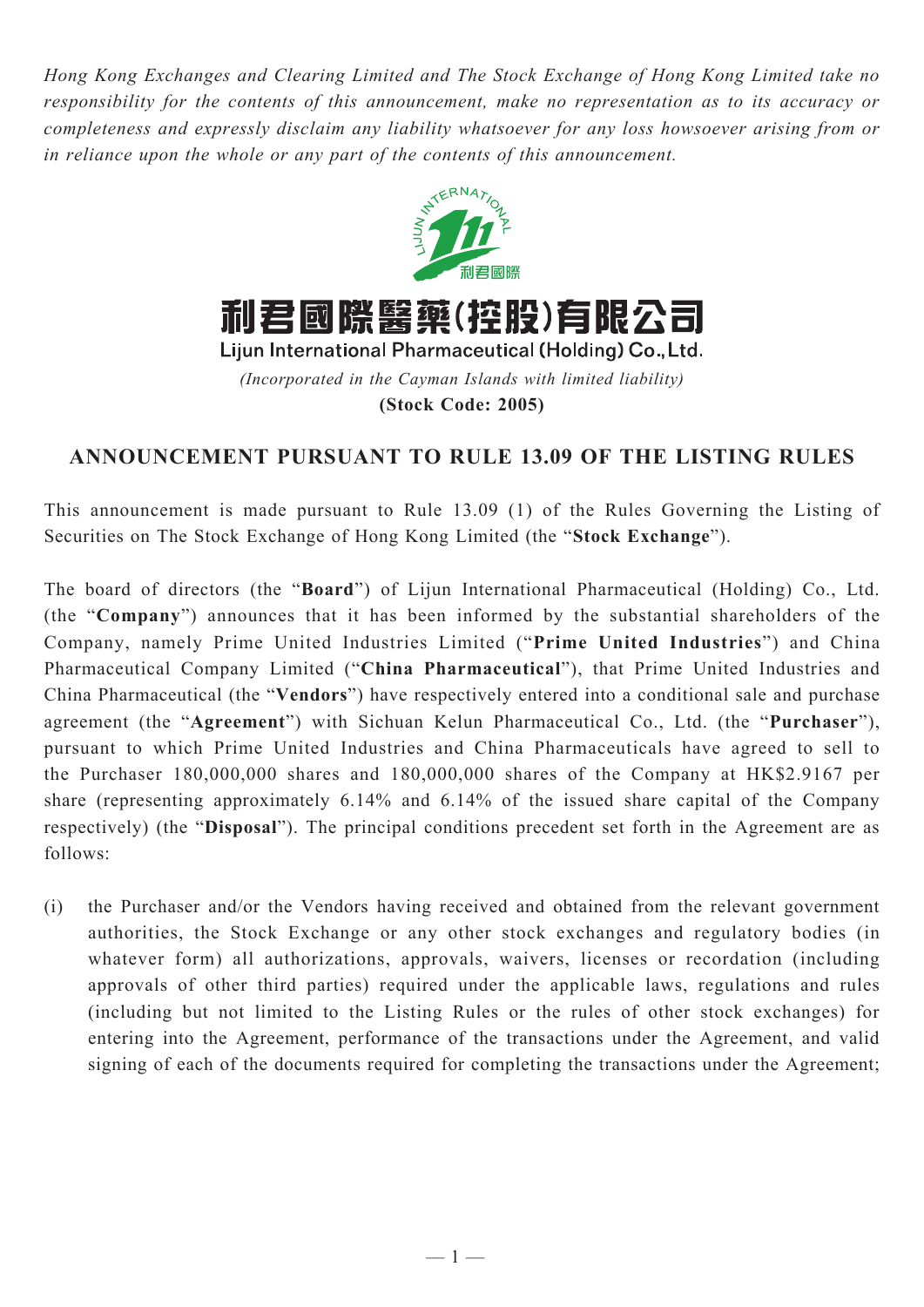- (ii) during the period from the signing date of the Agreement to the transaction date (inclusive of the signing date of the Agreement and the transaction date), there being nothing occurring to the Company and its subsidiaries (the "**Group**"), which has caused or may reasonably be expected to cause any material adverse change of or variation in the Group as a whole, and as a result affecting the decision of Purchaser (in the Purchaser's reasonable judgment) to proceed with the transaction;
- (iii) in respect of the transactions under the Agreement and the impact of completing the transactions under the Agreement, the Purchaser having obtained from all relevant authorities in or outside of China all necessary approvals, permits or authorizations required in accordance with the relevant domestic provisions of China;
- (iv) the Purchaser and/or the Vendors not being required to make a mandatory general offer in accordance with Rule 26 of the Hong Kong Code on Takeovers and Mergers as a result of carrying out or completing the transactions under the Agreement; and
- (v) the Company having maintained its listing status and the trading of its shares on the Stock Exchange being continuing.

Under the Agreement, the Purchaser may waive or exempt the above principal condition precedent (ii) in whole or in part. If all conditions precedent cannot be fulfilled in full or waived or exempted before 30 June 2013 (or such other date as agreed between the Purchaser and the Vendors in writing), the Agreement shall be terminated immediately. After the termination of the Agreement, the parties to the Agreement shall not be under any obligation to continue the performance of the responsibilities and obligations under the Agreement.

In addition, under the Agreement, the Vendors and its related parties shall not within six months after the transaction increase their holdings or enter into any agreement with a view to increasing their holdings of any shares, bonds, share options, stock options or other similar securities of the Company, exception made for share options having been granted before the Agreement was entered into.

On the date of this announcement and before the completion of the Disposal, Prime United Industries and China Pharmaceutical respectively hold the interest in 769,986,000 shares and 685,800,000 shares of the Company (representing approximately 26.28% and 23.41% of the issued share capital of the Company). Assuming no additional new shares are issued by the Company, upon completion of the Disposal, Prime United Industries and China Pharmaceutical will respectively hold the interest in 589,986,000 shares and 505,800,000 shares of the Company (representing approximately 20.14% and 17.26% of the issued share capital of the Company) and the Purchaser will hold 360,000,000 shares of the Company (representing approximately 12.29% of the issued share capital of the Company) and will become another substantial shareholder of the Company.